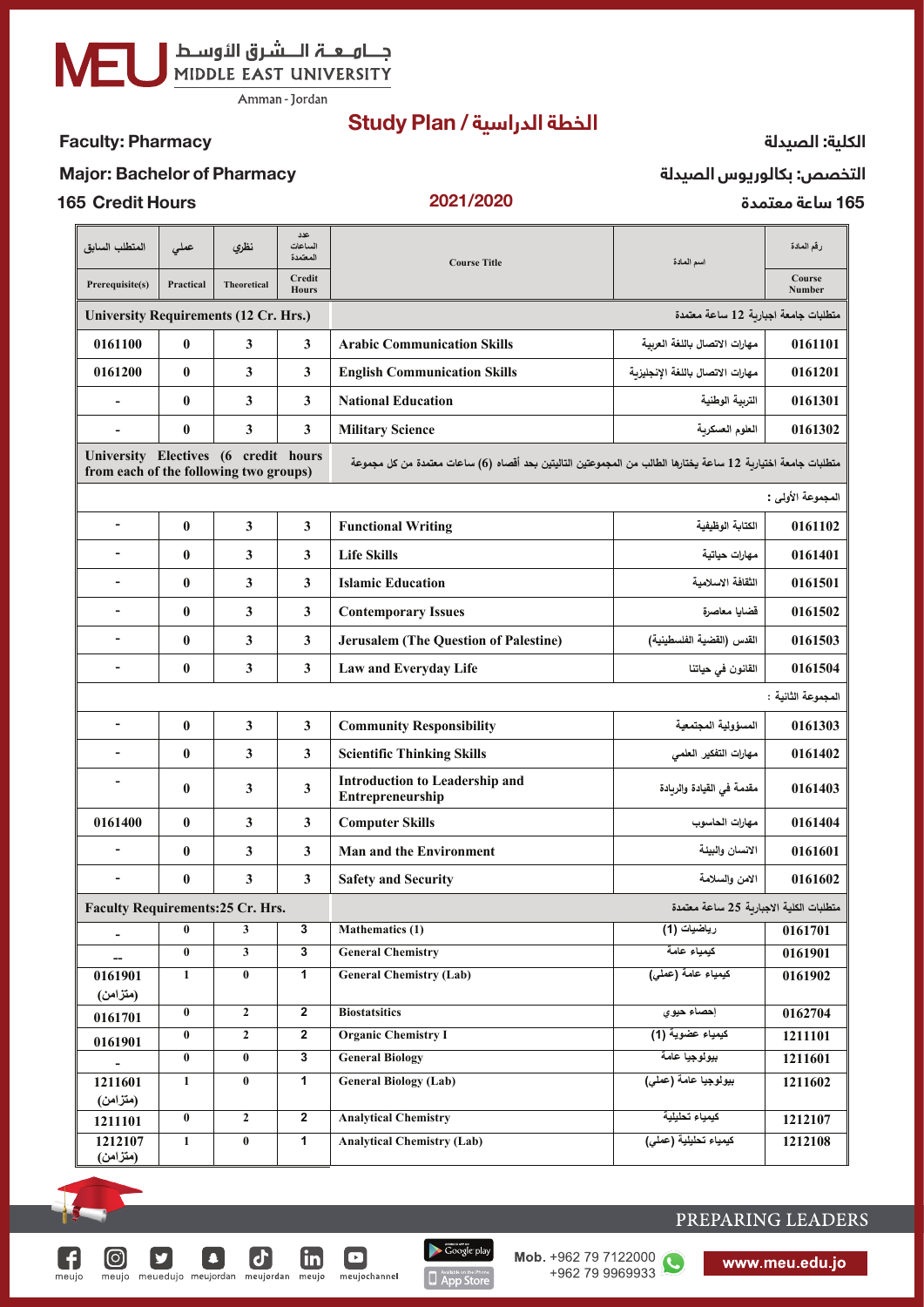# جـــاهــعـــة الــــشـرق الأوســط<br>MIDDLE EAST UNIVERSITY

Amman - Jordan

| 1211101   |   | Microbiology                       | علم الاحياء الدقيقة | 1213102 |
|-----------|---|------------------------------------|---------------------|---------|
| 1213102   |   | Microbiology (Lab)                 |                     | 1213103 |
| (متزامن)  |   |                                    |                     |         |
| 1212107   | ▵ | <b>Instrumental Analysis</b>       | تحليل الى           | 1213108 |
| 1213108   |   | <b>Instrumental Analysis (Lab)</b> | تحلیل الی (عملی)    | 1213109 |
| (متز امن) |   |                                    |                     |         |

| Area of Study Requirements: (107) Cr. Hrs. |                           |                         |                              |                                                       | متطلبات التخصص الاجبارية: (107) ساعة معتمدة                 |                    |
|--------------------------------------------|---------------------------|-------------------------|------------------------------|-------------------------------------------------------|-------------------------------------------------------------|--------------------|
| 0161901                                    | $\mathbf{0}$              | $\overline{2}$          | $\mathbf{2}$                 | <b>Fundamentals of Pharmacy</b>                       | اساسبات الصبدلة                                             | 1211501            |
| 1211601                                    | $\bf{0}$                  | $\mathbf 2$             | $\overline{2}$               | <b>Anatomy and Histology</b>                          | علم التشريح والانسجة                                        | 1211603            |
| 1211603                                    | $\mathbf{1}$              | 0                       | 1                            | <b>Anatomy and Histology (Lab)</b>                    | تشريح وانسجة (عملي)                                         | 1211604            |
| (متزامن)                                   |                           |                         |                              |                                                       |                                                             |                    |
| 1211101                                    | $\pmb{0}$                 | $\overline{\mathbf{3}}$ | $\overline{\mathbf{3}}$      | <b>Organic Chemistry II</b>                           | كيمياء عضوية (2 <u>)</u><br>كيمياء عضوية (عملي)             | 1212101            |
| 1212101                                    | $\mathbf{1}$              | $\overline{0}$          | 1                            | <b>Organic Chemistry (Lab)</b>                        |                                                             | 1212102            |
| (متزامن)                                   |                           |                         |                              |                                                       |                                                             |                    |
| 1211603                                    | $\mathbf{0}$              | $\mathbf 2$             | $\overline{2}$               | <b>Biochemistry I</b>                                 |                                                             | 1212103            |
| 1212103                                    | $\bf{0}$                  | $\mathbf 2$             | $\mathbf 2$                  | <b>Biochemistry II</b>                                | كيمياء حيوية (1)<br>كيمياء حيوية (2)<br>كيمياء حيوية (عملي) | 1212104            |
| 1212104                                    | $\mathbf{1}$              | $\overline{\mathbf{0}}$ | $\overline{1}$               | <b>Biochemistry (Lab)</b>                             |                                                             | 1212105            |
| (متزامن)                                   |                           |                         |                              |                                                       |                                                             |                    |
| 1211501                                    | $\bf{0}$                  | 3                       | 3                            | <b>Pharmaceutics I</b>                                | صيدلانيات (1)                                               | 1212106            |
| 1211501                                    | $\bf{0}$                  | $\overline{\mathbf{3}}$ | $\overline{\mathbf{3}}$      | <b>Physical Pharmacy</b>                              | صيدلة فيزيائية                                              | 1212501            |
| 1212106                                    | $\mathbf{1}$              | 0                       | $\mathbf{1}$                 | <b>Pharmaceutics and Dispensing Lab</b>               | مختبر الصيدلانيات وصرف                                      | 1212502            |
| (متزامن)                                   |                           |                         |                              |                                                       | الادوية                                                     |                    |
| 1211603                                    | $\bf{0}$                  | $\mathbf 2$             | $\overline{2}$               | <b>Human Physiology</b>                               | فسيولوجيا الانسان                                           | 1212601            |
| 1212101                                    | $\bf{0}$                  | $\overline{\mathbf{2}}$ | $\overline{\mathbf{2}}$      | <b>Medicinal Chemistry</b>                            | كيمياء طبية (1)                                             | 1213101            |
| 1212106                                    | $\bf{0}$                  | 3                       | $\overline{\mathbf{3}}$      | <b>Pharmaceutics II</b>                               | صيدلانيات (2)                                               | 1213104            |
| 1213104                                    | $\mathbf{1}$              | $\mathbf{0}$            | $\overline{1}$               | <b>Pharmaceutics II (Lab)</b>                         | صيدلانيات (2) (عملي)                                        | 1213105            |
| (متزامن)                                   |                           |                         |                              |                                                       |                                                             |                    |
| 1213101                                    | $\pmb{0}$                 | 3                       | $\overline{\mathbf{3}}$      | <b>Medicinal Chemistry II</b>                         | كيمياء طبية (2)<br>كيمياء طبية (عملي)                       | 1213106            |
| 1213106<br>(متزامن)                        | $\mathbf{1}$              | $\bf{0}$                | 1                            | <b>Medicinal Chemistry (Lab)</b>                      |                                                             | 1213107            |
| 1213102                                    | $\bf{0}$                  | $\overline{2}$          | $\mathbf{2}$                 | <b>Immunology</b> and Immunotherapy                   | علم المناعة والعلاج المناعي                                 | 1213110            |
| 1212101                                    | $\pmb{0}$                 | $\overline{\mathbf{3}}$ | $\overline{\mathbf{3}}$      | <b>Chemistry of Natural Products</b>                  | كيمياء النواتج الطبيعية                                     | 1213111            |
| 1212601                                    | $\bf{0}$                  | 3                       | 3                            | <b>Pharmacology I</b>                                 | علم الأدوية (1)                                             | 1213201            |
| 1213201                                    | $\bf{0}$                  | $\overline{\mathbf{3}}$ | $\overline{\mathbf{3}}$      | <b>Pharmacology II</b>                                | علم الأدوية (2)                                             | 1213202            |
| 1213201                                    | $\bf{0}$                  | $\overline{2}$          | $\mathbf{2}$                 | <b>Pharmacy Ethics and Legislations</b>               | اخلاقيات وتشريعات صيدلانية                                  | 1213301            |
| 1213107                                    | $\mathbf{3}$              | $\bf{0}$                | $\overline{\mathbf{3}}$      | <b>Pharmacy Training I</b>                            | تدريبات عملية صيدلانية (1)                                  | 1213401            |
| 1212601                                    | $\bf{0}$                  | $\mathbf 2$             | $\overline{2}$               | Pathophysiology                                       | فسيولوجيا الامراض                                           | 1213601            |
| 1213202                                    | $\bf{0}$                  | 3                       | $\overline{\mathbf{3}}$      | <b>Pharmaceutics III</b>                              | علم الأدوية (3)                                             | 1214201            |
| 1213102                                    | $\overline{\mathbf{0}}$   | $\overline{\mathbf{3}}$ | $\overline{\mathbf{3}}$      | <b>Clinical Biochemistry and Nutrition</b>            | كيمياء حيوية وتغذية سريرية                                  | 1214202            |
| 1213202<br>1214203                         | $\pmb{0}$<br>$\mathbf{1}$ | 3<br>0                  | $\overline{\mathbf{3}}$<br>1 | <b>Biopharmaceutics and Pharmacokinetics</b>          | صيدلة حيوية وحركية الدواء<br>صيدلة حيوية وحركية الدواء      | 1214203<br>1214204 |
| (منزامن)                                   |                           |                         |                              | <b>Biopharmaceutics and Pharmacokinetics</b><br>(Lab) | (عملي)                                                      |                    |
|                                            | $\bf{0}$                  | 3                       | $\overline{\mathbf{3}}$      | <b>Clinical Pharmacy and Therapeutics I</b>           |                                                             | 1214205            |
| 1214201                                    |                           |                         |                              |                                                       | (1)                                                         |                    |
| 1213111                                    | $\pmb{0}$                 | $\overline{\mathbf{3}}$ | $\overline{\mathbf{3}}$      | Phytotherapy                                          | (1)<br>العلاج بالأدوية الطبيعية                             | 1214206            |
| 1214205                                    | $\overline{0}$            | $\mathbf{1}$            | $\mathbf{1}$                 | <b>Clinical Cases I</b>                               | حالات سريرية (1)                                            | 1214301            |
| (متزامن)                                   |                           |                         |                              |                                                       |                                                             |                    |
| 1213202                                    | $\pmb{0}$                 | $\mathbf{3}$            | $\mathbf{3}$                 | <b>Pharmacy Practice</b>                              | ممارسة صيدلانية                                             | 1214302            |
| 1214302                                    | $\mathbf{1}$              | 0                       | 1                            | <b>Pharmacy Practice (Practical)</b>                  | ممارسة صيدلانية (عملى)                                      | 1214303            |
| (متزامن)<br>1214205                        | $\mathbf{3}$              | $\boldsymbol{0}$        | 3                            | <b>Pharmacy Training II</b>                           | تدريبات عملية صيدلانية (2)                                  | 1214401            |
| 1213110                                    | $\pmb{0}$                 | $\overline{\mathbf{2}}$ | $\overline{\mathbf{2}}$      | <b>Drug Delivery Systems</b>                          | أنظمة إيصال الدواء                                          | 1214501            |
| 1212104                                    | $\bf{0}$                  | 3                       | 3                            | <b>Pharmaceutical Biotechnology</b>                   | تكنولوجيا حيوية صيدلانية                                    | 1214502            |
| 1213104                                    | $\pmb{0}$                 | 3                       | $\overline{\mathbf{3}}$      | <b>Pharmaceutical Technology</b>                      | تكنولوجيا صيدلانية                                          | 1214503            |
| 1214502                                    | $\pmb{0}$                 | 1                       | 1                            | <b>Pharmaceutical Regulatory Affairs</b>              | الشوون التنظيمية الدوائية                                   | 1214504            |
| 1214205                                    | $\pmb{0}$                 | $\overline{\mathbf{3}}$ | $\overline{\mathbf{3}}$      | <b>Clinical Pharmacy and Therapeutics II</b>          | <mark>صيدنة سريرية وعلاج د</mark> وان <i>ي</i><br>(2)       | 1215201            |
| 1215201                                    | $\bf{0}$                  | $\overline{2}$          | $\overline{2}$               | <b>Clinical Pharmacy and Therapeutics III</b>         | صيدلة سريرية وعلاج دوان <i>ي</i><br>(3)                     | 1215202            |
| 1214204                                    | $\pmb{0}$                 | 1                       | $\overline{1}$               | <b>Drug and Health Informatics</b>                    | المعلوماتية الدوائية والصحية                                | 1215203            |
| 1214205                                    | $\bf{0}$                  | $\overline{2}$          | $\overline{2}$               | <b>Over the Counter Medicines</b>                     | ادوية بدون وصفة طبية                                        | 1215204            |

Google play

App Store

 $\textcircled{\scriptsize{}}$ 

y

Q

 $m$ eujo

 $\boldsymbol{\sigma}$ 

meujo meuedujo meujordan meujordan meujo meujochannel

 $\boxed{\mathbf{c}}$ 

 $\Box$ 

 $\mathbf{m}$ 

Mob. +962 79 7122000

## PREPARING LEADERS